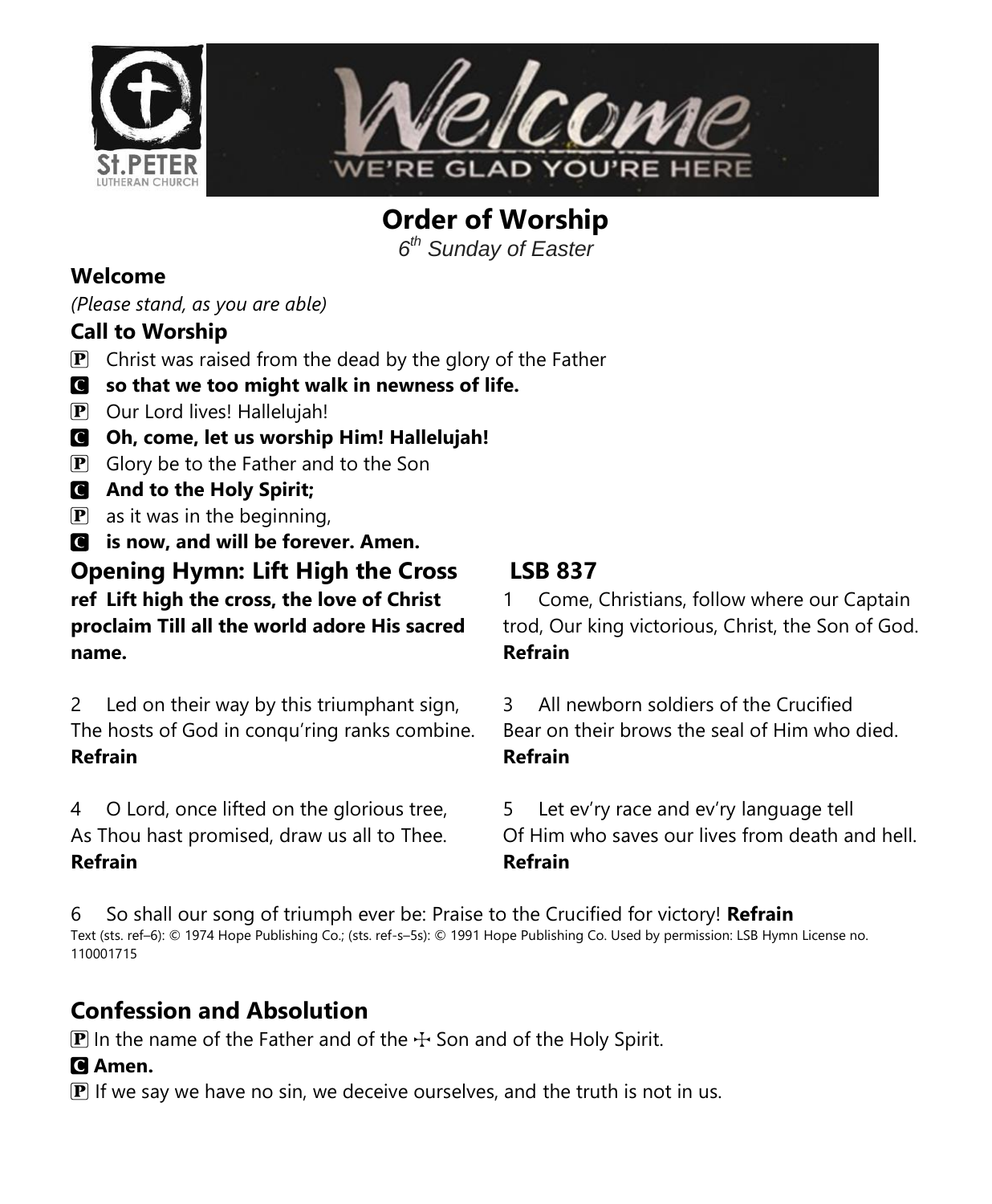C **But if we confess our sins, God, who is faithful and just, will forgive our sins and cleanse us from all unrighteousness.**

 $\bf{P}$  Let us then confess our sins to God our Father.

C **Most merciful God, we confess that we are by nature sinful and unclean. We have sinned against You in thought, word, and deed, by what we have done and by what we have left undone. We have not loved You with our whole heart; we have not loved our neighbors as ourselves. We justly deserve Your present and eternal punishment. For the sake of Your Son, Jesus Christ, have mercy on us. Forgive us, renew us, and lead us, so that we may delight in Your will and walk in Your ways to the glory of Your holy name. Amen.**

P Almighty God in His mercy has given His Son to die for you and for His sake forgives you all your sins. As a called and ordained servant of Christ, and by His authority, I therefore forgive you all your sins in the name of the Father and of the T Son and of the Holy Spirit. C **Amen.**

**This Is the Feast**C This is the feast of vic-to-ry for our God.  $\Omega$  $Al-le - lu$  $\sim$ ia. al - le - lu - ia,  $al - le - lu$ ia. Wor-thy Christ, the Lamb who was slain, whose  $1$ is 2 Pow er, rich - es, wis - dom, and strength, and 3 Sing with all the peo - ple of God, and 4 Bless ing, hon - or,  $g$ lo - ry, and might be to 5 For the Lambwho was slain has be - $\mathbf o$ blood set **us** free to be peo - ple of God. Refrain bless hon - or, ing, and  $g$ lo - ry His. Refrain are ioin in the hymn of all cre a tion: Stanza 4 God and the Lamb for - ev - er. A men. Refrain His reign.  $Al - le - lu$ gun ia. **Final Refrain**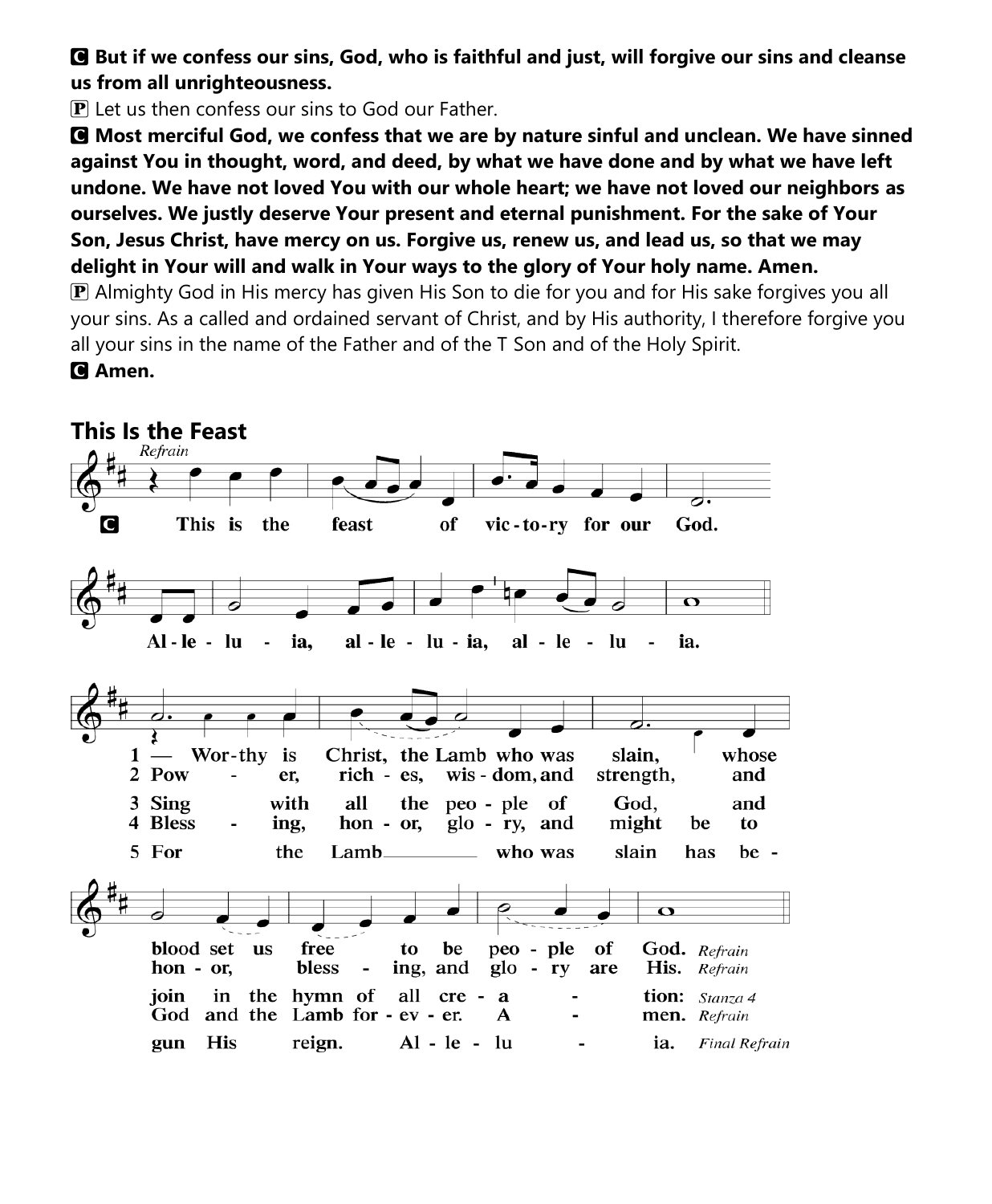

## **Salutation and Collect**

- $\left| \mathbf{P} \right|$  The Lord be with you.
- C **And also with you.**
- $\mathbf{P}$  O God, the giver of all that is good, by Your holy inspiration grant that we may think those things that are right and by Your merciful guiding accomplish them; through Jesus Christ, Your Son, our Lord, who lives and reigns with You and the Holy Spirit, one God, now and forever.

*(Please be seated)*

# **First Reading, Acts 16:9-15**

A vision appeared to Paul in the night: a man of Macedonia was standing there, urging him and saying, "Come over to Macedonia and help us."  $10A$ nd when Paul had seen the vision, immediately we sought to go on into Macedonia, concluding that God had called us to preach the gospel to them.

 $11$ So, setting sail from Troas, we made a direct voyage to Samothrace, and the following day to Neapolis,  $12$  and from there to Philippi, which is a leading city of the district of Macedonia and a Roman colony. We remained in this city some days.  $13$ And on the Sabbath day we went outside the gate to the riverside, where we supposed there was a place of prayer, and we sat down and spoke to the women who had come together.  $\frac{14}{2}$ One who heard us was a woman named Lydia, from the city of Thyatira, a seller of purple goods, who was a worshiper of God. The Lord opened her heart to pay attention to what was said by Paul. <sup>15</sup> And after she was baptized, and her household as well, she urged us, saying, "If you have judged me to be faithful to the Lord, come to my house and stay." And she prevailed upon us.

L This is the Word of the Lord C **Thanks be to God**

# **Epistle Reading, Revelation 21:9-14, 21-27**

Then came one of the seven angels who had the seven bowls full of the seven last plagues and spoke to me, saying, "Come, I will show you the Bride, the wife of the Lamb."  $^{10}$ And he carried me away in the Spirit to a great, high mountain, and showed me the holy city Jerusalem coming down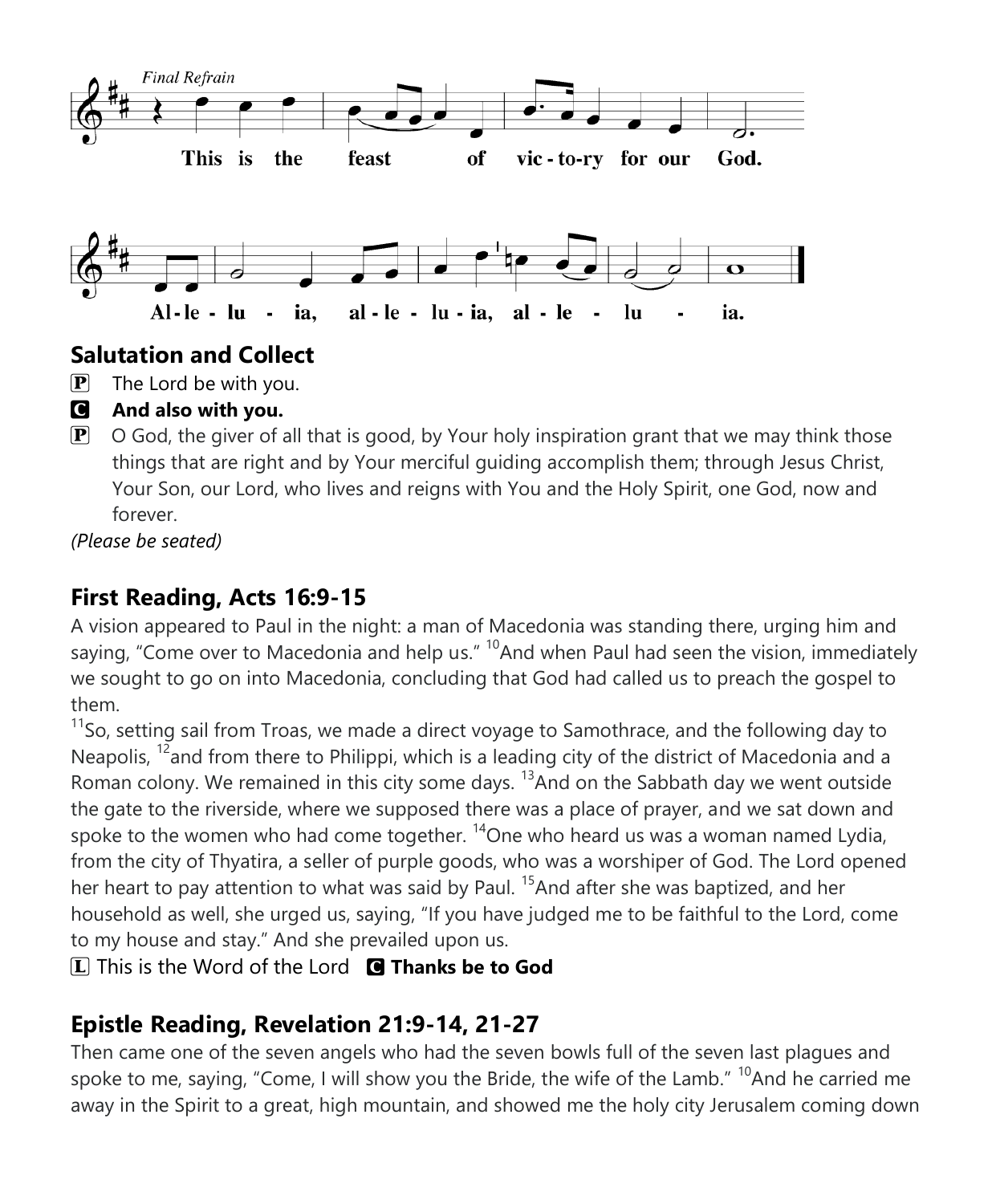out of heaven from God, <sup>11</sup>having the glory of God, its radiance like a most rare jewel, like a jasper, clear as crystal.  $^{12}$ It had a great, high wall, with twelve gates, and at the gates twelve angels, and on the gates the names of the twelve tribes of the sons of Israel were inscribed—  $^{13}$ on the east three gates, on the north three gates, on the south three gates, and on the west three gates. <sup>14</sup>And the wall of the city had twelve foundations, and on them were the twelve names of the twelve apostles of the Lamb. . . .

 $^{21}$ And the twelve gates were twelve pearls, each of the gates made of a single pearl, and the street of the city was pure gold, transparent as glass.

 $^{22}$ And I saw no temple in the city, for its temple is the Lord God the Almighty and the Lamb.  $^{23}$ And the city has no need of sun or moon to shine on it, for the glory of God gives it light, and its lamp is the Lamb.  $^{24}$ By its light will the nations walk, and the kings of the earth will bring their glory into it,  $^{25}$  and its gates will never be shut by day—and there will be no night there.  $^{26}$ They will bring into it the glory and the honor of the nations.  $^{27}$ But nothing unclean will ever enter it, nor anyone who does what is detestable or false, but only those who are written in the Lamb's book of life.

L This is the Word of the Lord C **Thanks be to God**



#### *Alleluia*

*(Please stand as you are able)*

#### **The Holy Gospel, John 5:1-9**

 $\overline{P}$  The Holy Gospel according to St. John

#### **G** Glory to You, O Lord

After this there was a feast of the Jews, and Jesus went up to Jerusalem.

 $2N$ ow there is in Jerusalem by the Sheep Gate a pool, in Aramaic called Bethesda, which has five roofed colonnades. <sup>3</sup>In these lay a multitude of invalids—blind, lame, and paralyzed. <sup>5</sup>One man was there who had been an invalid for thirty-eight years. <sup>6</sup>When Jesus saw him lying there and knew that he had already been there a long time, he said to him, "Do you want to be healed?" <sup>7</sup>The sick man answered him, "Sir, I have no one to put me into the pool when the water is stirred up, and while I am going another steps down before me." <sup>8</sup> Jesus said to him, "Get up, take up your bed, and walk." <sup>9</sup> And at once the man was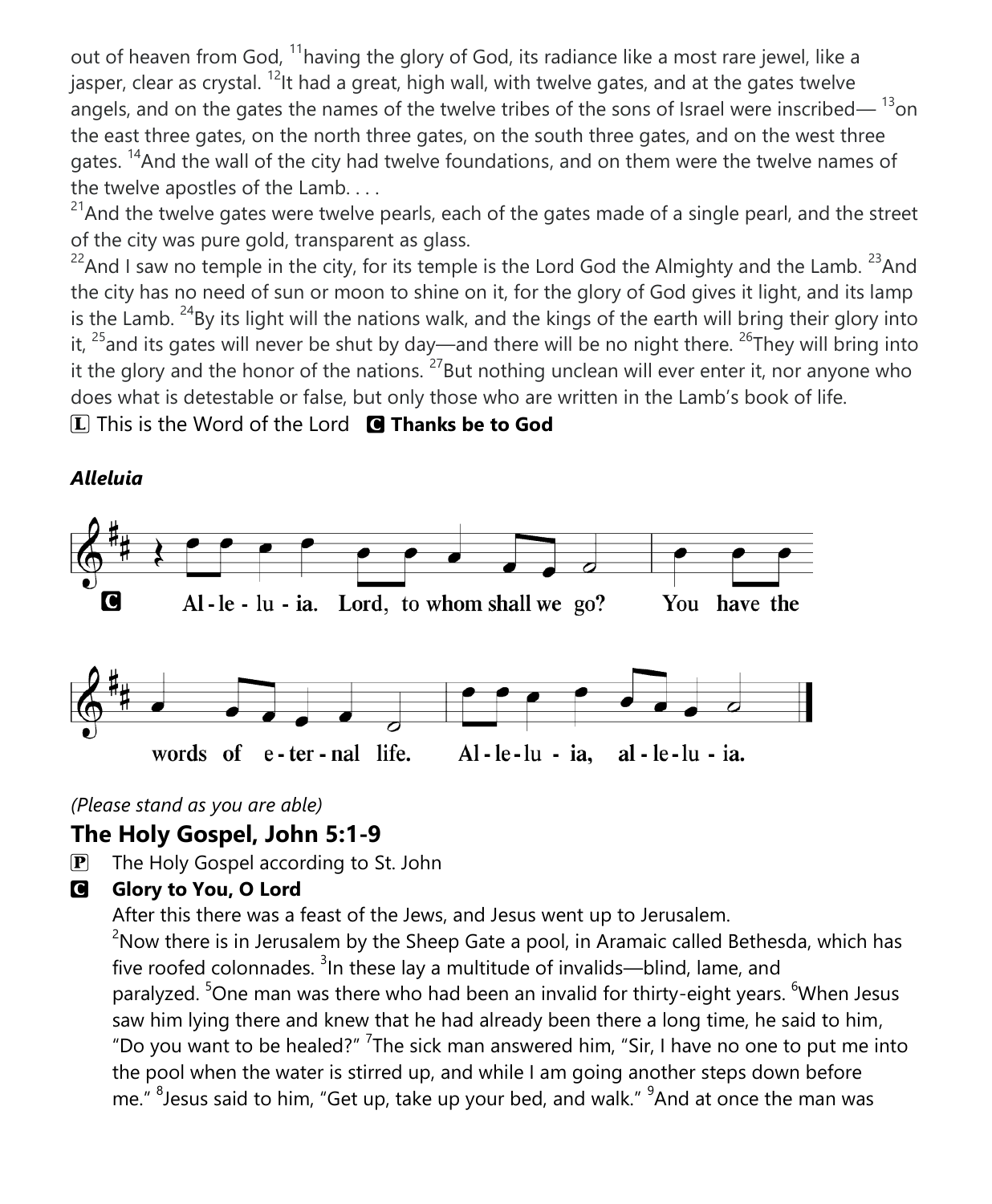healed, and he took up his bed and walked. L This is the Gospel of the Lord C **Praise to You, O Christ!**

*(Please be seated)*

#### **Sermon**

## **Hymn of the Day –Rejoice, O Pilgrim Throng LSB 813**

1 Rejoice, O pilgrim throng! Rejoice, give thanks, and sing; Your festal banner wave on high, The cross of Christ your king. Refrain

#### **ref Rejoice! Rejoice! Rejoice, give thanks, and sing!**

- 2 With voice as full and strong As ocean's surging praise, Send forth the sturdy hymns of old, The psalms of ancient days. Refrain
- 6 At last the march shall end; The wearied ones shall rest; The pilgrims find their home at last, Jerusalem the blest. Refrain
- $\Delta$  7 Praise Him who reigns on high, The Lord whom we adore: The Father, Son, and Holy Ghost, One God forevermore. Refrain

Text: Public domain

#### **The Rite of Confirmation (9AM Service Only)**

*(Follow along on LSB 272)*

Our Confirmands:

Kamryn Hitchcock-- Psalm 23:1 "The Lord is my Shepherd, I shall not want." Robbie Maynard-- Matthew 28:20 "And surely I am with you always, to the very end of the age." Avery Maynard-- Acts 16:31 "believe in the Lord Jesus, and you will be saved."

#### **Christ Be My Leader LSB 861**

1 Christ be my Leader by night as by day; Safe through the darkness, for He is the way. Gladly I follow, my future His care, Darkness is daylight when Jesus is there.

2 Christ be my Teacher in age as in youth, Drifting or doubting, for He is the truth. Grant me to trust Him; though shifting as sand,

Doubt cannot daunt me; in Jesus I stand.

3 Christ be my Savior in calm as in strife; Death cannot hold me, for He is the life. Nor darkness nor doubting nor sin and its stain Can touch my salvation: with Jesus I reign.

Text: © 1964, renewed 1992 Hope Publishing Co. Used by permission: LSB Hymn License no. 110001715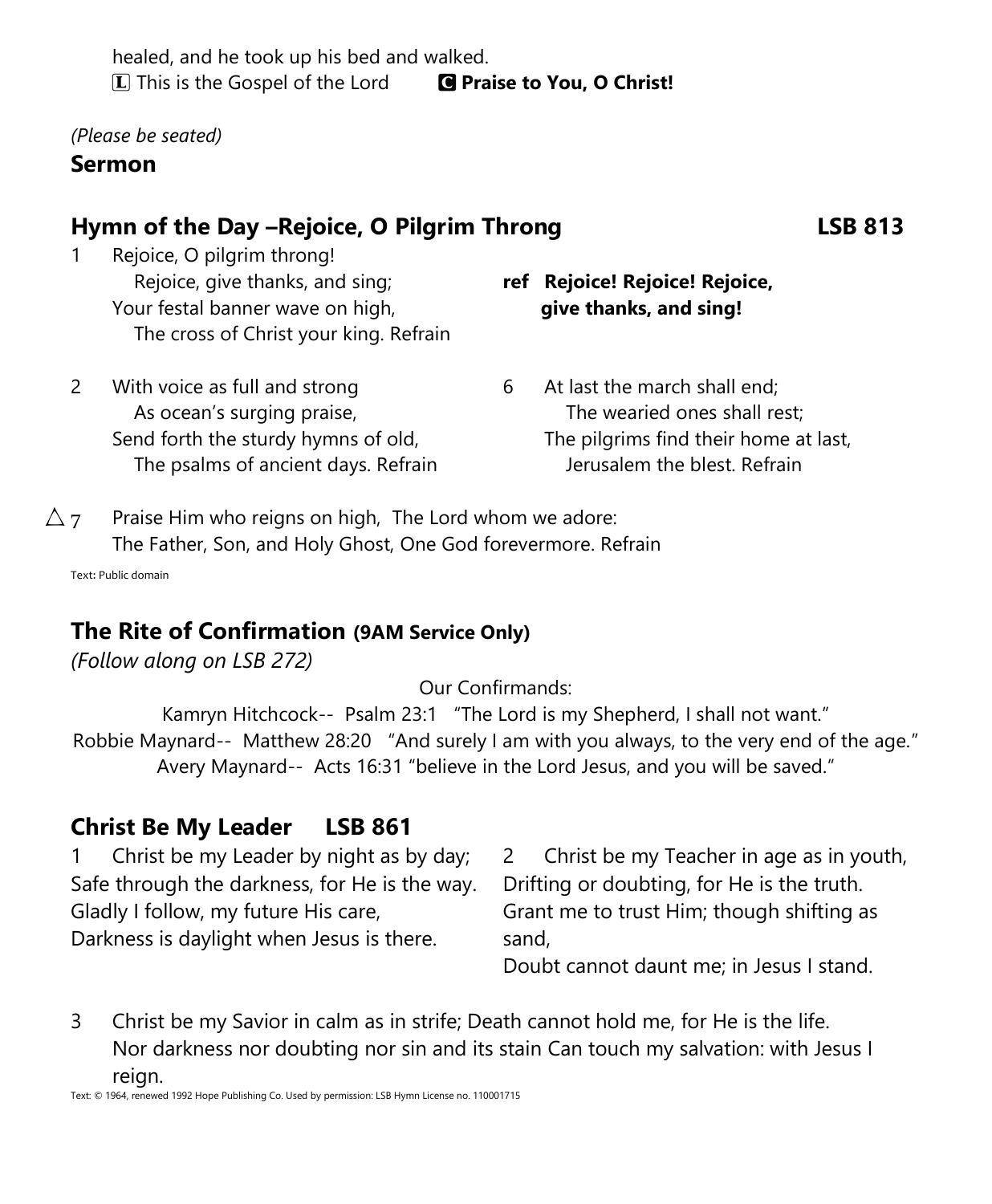#### **(9AM Service Continue with Sharing the Peace)**

*(Please stand, as you are able)* **Apostles' Creed (11AM Service Only)** C **I believe in God, the Father Almighty, maker of heaven and earth. And in Jesus Christ, His only Son, our Lord, who was conceived by the Holy Spirit, born of the virgin Mary, suffered under Pontius Pilate, was crucified, died and was buried. He descended into hell. The third day He rose again from the dead. He ascended into heaven and sits at the right hand of God the Father Almighty. From thence He will come to judge the living and the dead. I believe in the Holy Spirit, the holy Christian Church, the communion of saints, the forgiveness of sins, the resurrection of the body, and the life** T **everlasting. Amen.**

# **Peace of the Lord**

(Please greet the people in your family group with God's peace, and extend to those near to you the peace with a wave.)

#### **Prayers of the Church**

After each petition respond: **P** Lord in your mercy **C** Hear our prayer

# **Lord's Prayer**

 $\mathbf{P}$  Hear us as we pray in His name and as He has taught us:

C **Our Father, who art in heaven, Hallowed be thy name; Thy kingdom come; Thy will be done on earth as it is in heaven. Give us this day our daily bread. And forgive us our trespasses as we forgive those who trespass against us. And lead us not into temptation, but deliver us from evil. For thine is the kingdom and the power and the glory forever and ever. Amen.**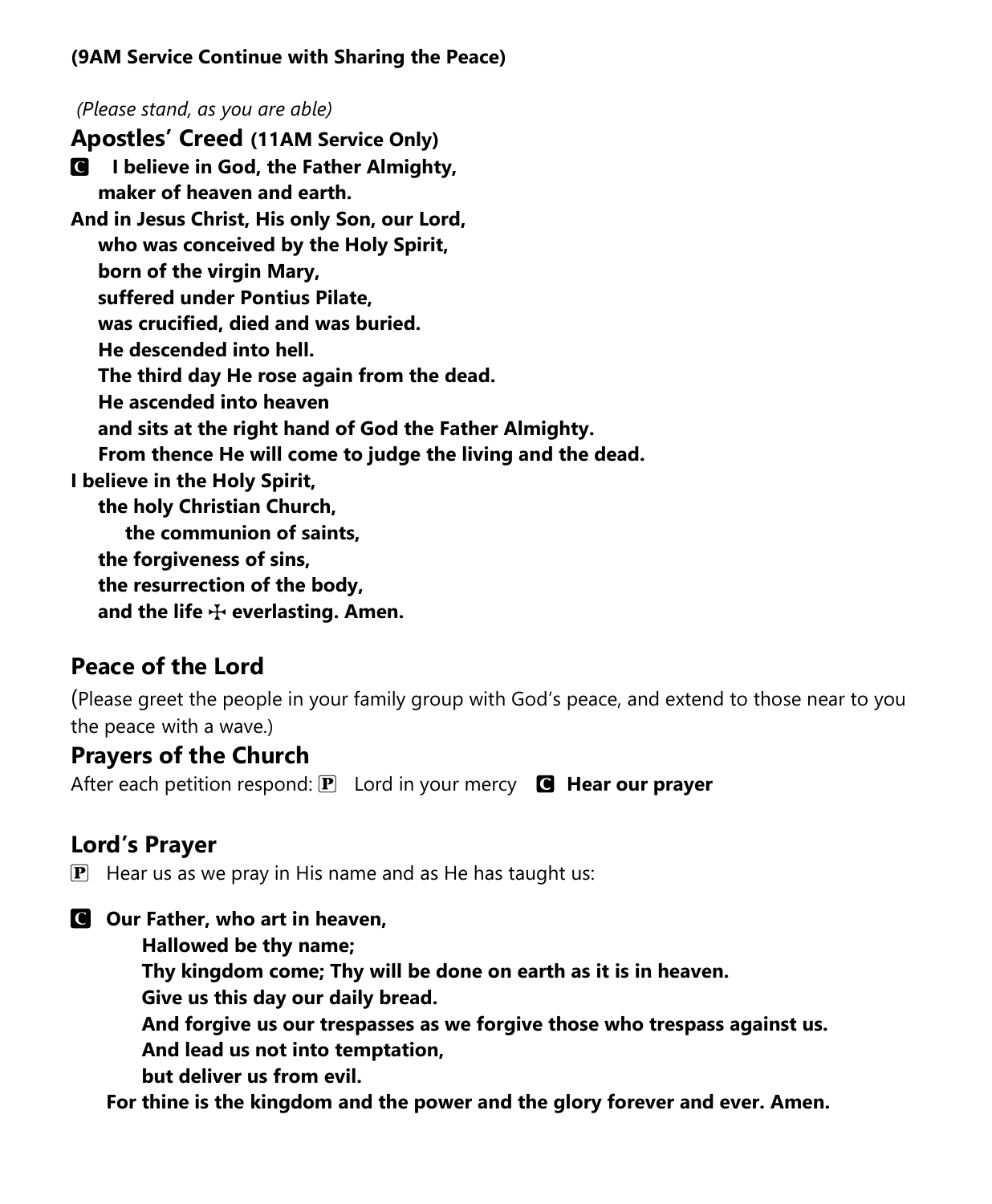# **Preface**

 $\mathbf{P}$  The Lord be with you.

- C **And also with you.**
- $\mathbf{P}$  Lift up your hearts.
- C **We lift them to the Lord.**

P Let us give thanks to the Lord our God**.**

## C **It is right to give Him thanks and praise.**

 $\mathbb{P}$  It is truly good, right, and salutary that we should at all times and in all places give thanks to You, holy Lord, almighty Father, everlasting God, through Jesus Christ, our Lord; for what had been hidden from before the foundation of the world You have made known to the nations in Your Son. In Him, being found in the substance of our mortal nature, You have manifested the fullness of Your glory. Therefore with angels and archangels and with all the company of heaven we laud and magnify Your glorious name, evermore praising You and saying:



# **The Word of Our Lord**

 $\mathbf{P}$  Our Lord Jesus Christ, on the night when He was betrayed, took bread, and when He had given thanks, He broke it and gave it to the disciples and said: "Take, eat; this is My  $\pm$  body, which is given for you. This do in remembrance of Me." In the same way also He took the cup after supper, and when He had given thanks, He gave it to them, saying: "Drink of it, all of you; this cup is the new testament in My  $\pm$  blood, which is shed for you for the forgiveness of sins. This do, as often as you drink it, in remembrance of Me."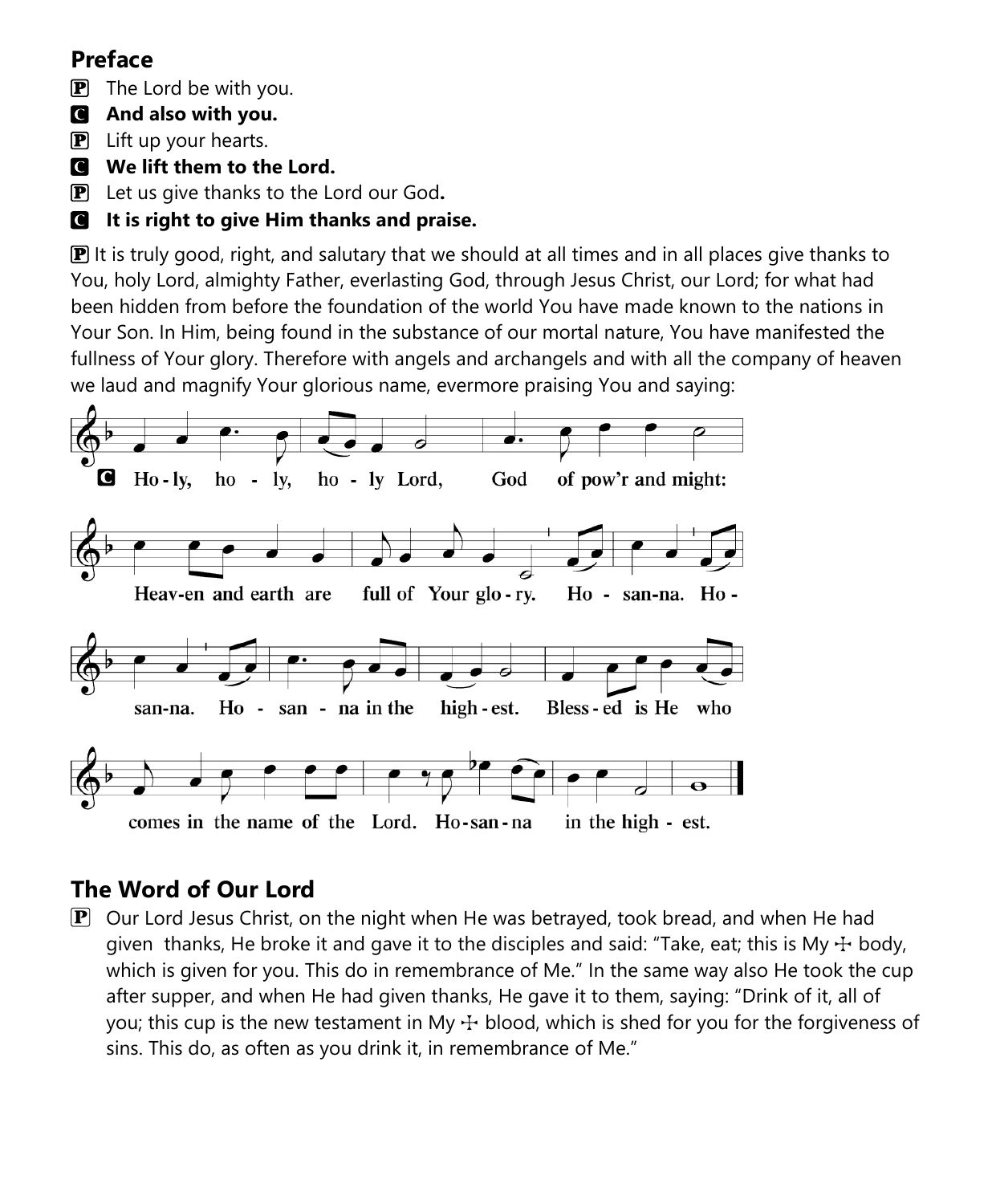

# **Communion Distribution** *(Please be seated)* **I Was There to Hear Your Borning Cry**

"I was there to hear your borning cry, I'll be there when you are old. I rejoiced the day you were baptized to see your life unfold. I was there when you were but a child, with a faith to suit you well; in a blaze of light you wandered off to find where demons dwell"

"When you heard the wonder of the Word I was there to cheer you on; you were raised to praise the living Lord, to whom you now belong. If you find someone to share your time and you join your hearts as one, I'll be there to make your verses rhyme from dusk till rising sun"

"In the middle ages of your life, not too old, no longer young, I'll be there to guide you through the night, complete what I've begun. When the evening gently closes in and you shut your weary eyes, I'll be there as I have always been, with just one more surprise."

I was there to hear your borning cry, I'll be there when you are old. I rejoiced the day you were baptized to see your life unfold."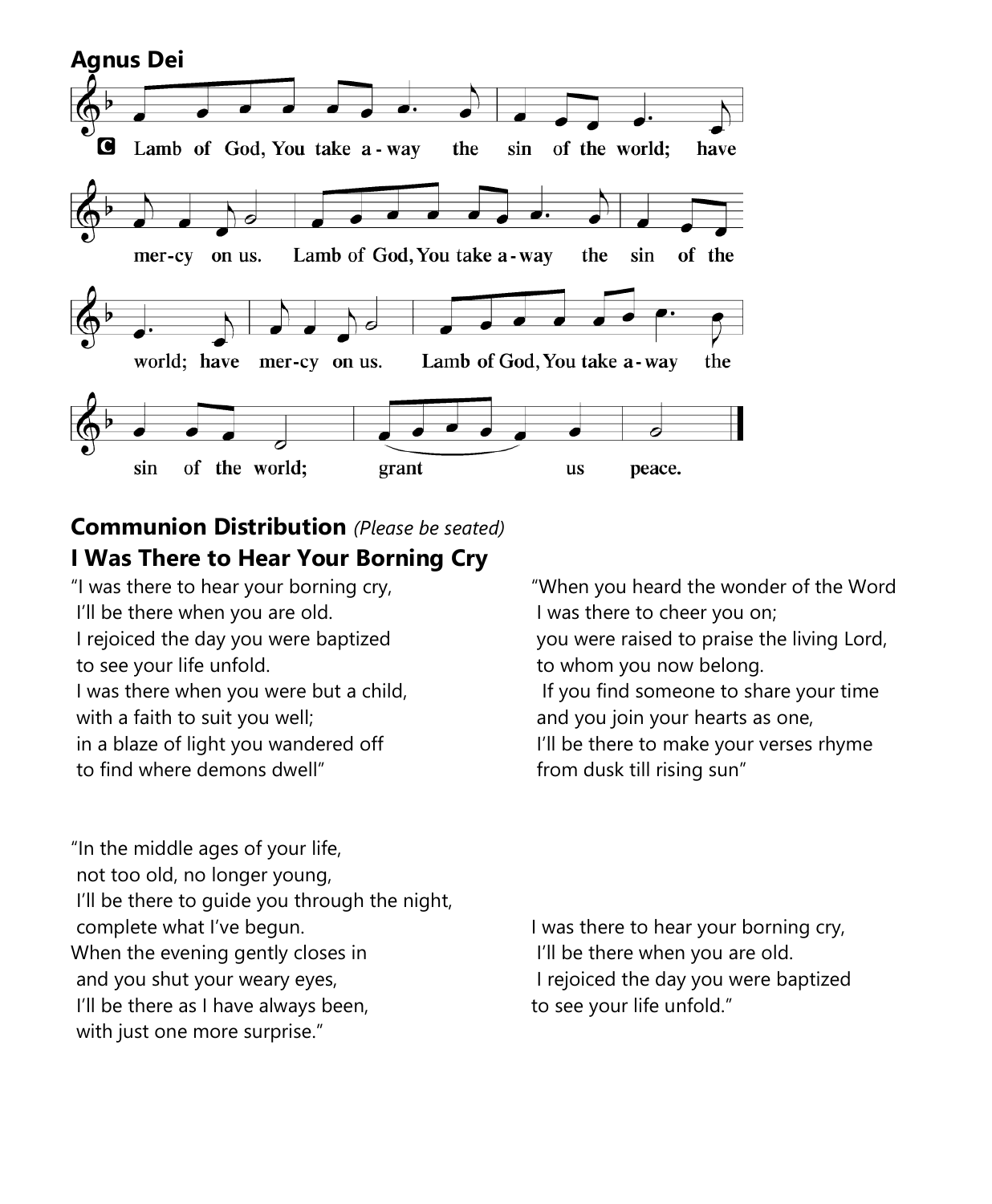# **I Am Jesus' Little Lamb LSB 740**

- 1 I am Jesus' little lamb. Ever glad at heart I am; For my Shepherd gently guides me, Knows my need and well provides me, Loves me ev'ry day the same, Even calls me by my name.
- 2 Day by day, at home, away, Jesus is my staff and stay. When I hunger, Jesus feeds me, Into pleasant pastures leads me; When I thirst, He bids me go Where the quiet waters flow

3 Who so happy as I am, Even now the Shepherd's lamb? And when my short life is ended, By His angel host attended, He shall fold me to His breast, There within His arms to rest. Text: Public domain

## **Be Still My Soul LSB 752**

1 Be still, my soul; the Lord is on your side; Bear patiently the cross of grief or pain; Leave to your God to order and provide; In ev'ry change He faithful will remain. Be still, my soul; your best, your heav'nly Friend Through thorny ways leads to a joyful end.

3 Be still, my soul; though dearest friends depart And all is darkened in this vale of tears; Then you will better know His love, His heart, Who comes to soothe your sorrows and your fears.

Be still, my soul; your Jesus can repay From His own fullness all He takes away. Text: Public domain

2 Be still, my soul; your God will undertake To guide the future as He has the past. Your hope, your confidence let nothing shake All now mysterious shall be bright at last. Be still, my soul; the waves and winds still know His voice who ruled them while He dwelt below.

4 Be still, my soul; the hour is hast'ning on When we shall be forever with the Lord, When disappointment, grief, and fear are gone, Sorrow forgot, love's purest joys restored. Be still, my soul; when change and tears are past, All safe and blessèd we shall meet at last.

(As Communion comes to an end, please rise as you are able)

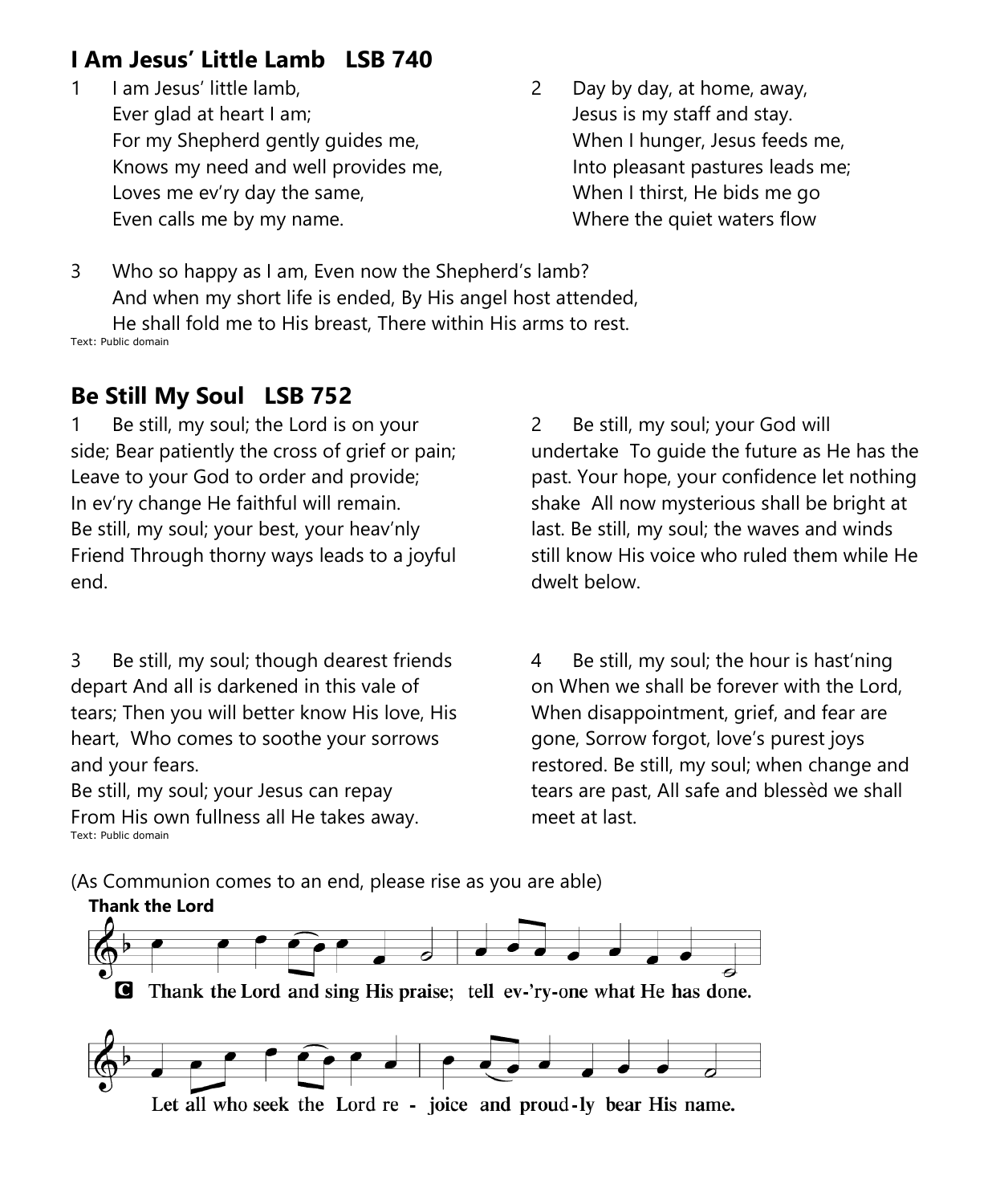

# **Post-Communion Collect**

Let us pray.

O God the Father, the fountain and source of all goodness, who in loving-kindness sent Your only-begotten Son into the flesh, we thank You that for His sake You have given us pardon and peace in this Sacrament, and we ask You not to forsake Your children but always to rule our hearts and minds by Your Holy Spirit that we may be enabled constantly to serve You; through Jesus Christ, Your Son, our Lord, who lives and reigns with You and the Holy Spirit, one God, now and forever.

## C **Amen**

## **Benedicamus and Benediction**

- $\overline{P}$  Let us bless the Lord.
- C **Thanks be to God.**
- $\mathbf{P}$  The Lord bless you and keep you. The Lord make His face shine on you and be gracious to you. The Lord look upon you with favor and  $\pm$  give you peace.
- C **Amen.**
- $\left| \mathbf{P} \right|$  Go in peace!
- C **Serve the Lord**
- $\overline{P}$  Let us bless the Lord
- C **Thanks be to God**